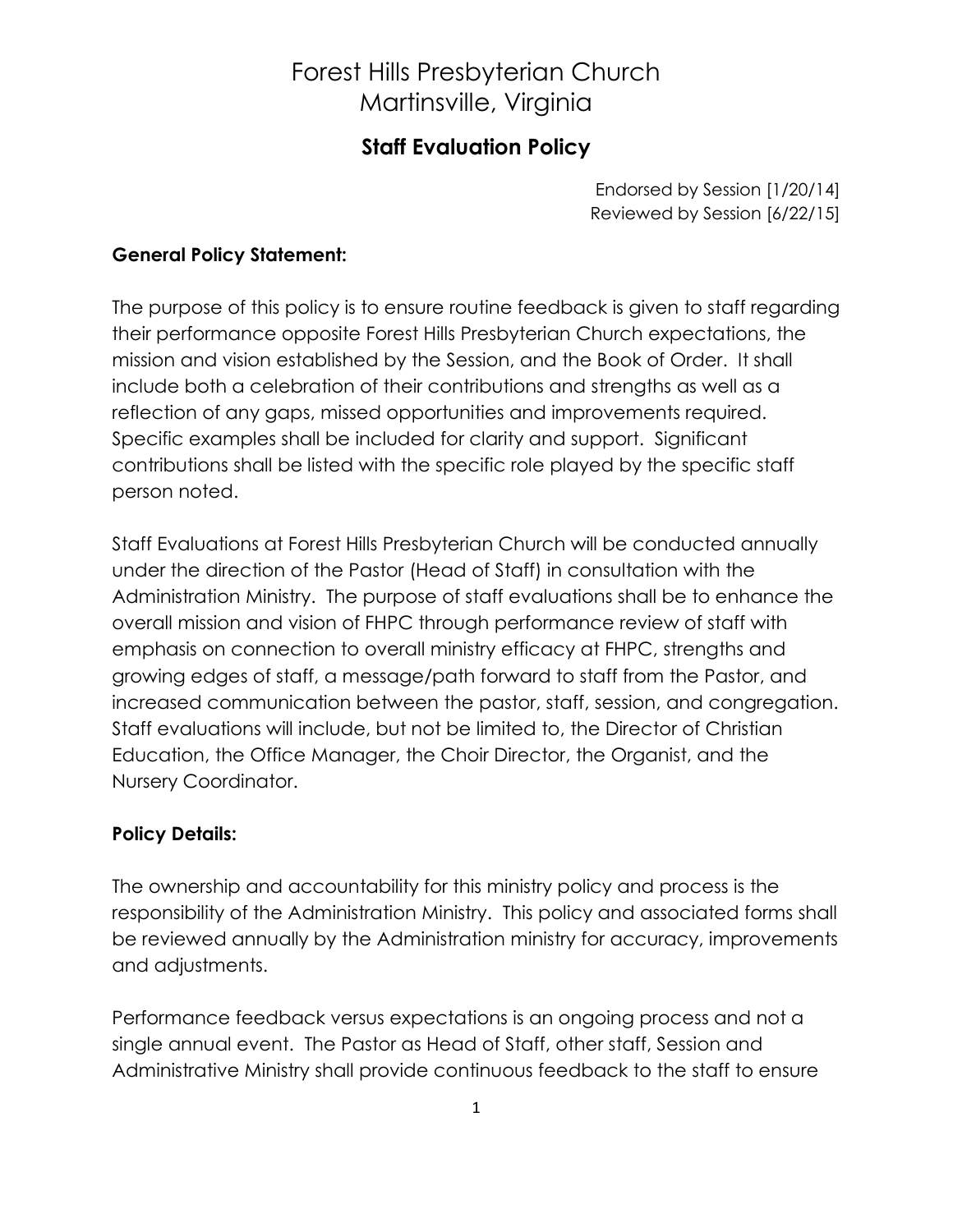### Forest Hills Presbyterian Church Martinsville, Virginia

achievements are recognized and gaps are addressed real-time. Likewise, changes in vision, mission and expectations shall be communicated, primarily through the Pastor, real-time versus exclusively during annual evaluations.

Performance evaluations for staff shall be conducted annually and will generally follow the following format:

*Self-Evaluations*: Each October, staff shall prepare a "Narrative Self-Evaluation," using the form provided by the Pastor and reviewed by the Administration Ministry, as a personal opportunity to reflect on ministry at FHPC.

*360 Evaluations:* Also in October, using the form provided by the Pastor and reviewed by the Administration Ministry, appropriate members of the Session, other staff, and any others at the discretion of the Pastor will provide 360 feedback about the staff person being evaluated. This feedback by name shall remain confidential and will not be shared with the staff person.

*Pastor's Evaluation:* Taking into account the self-evaluation and 360 evaluations, the Pastor (Head of Staff) shall prepare a written evaluation for each staff member. This will reflect the staff person's performance versus expectations, an analysis of their strengths and growing edges, and a message/path forward. Once this evaluation is prepared, all of 360 evaluations will be destroyed and there shall be no reflection of names or positions regarding feedback in the *Pastor's Evaluation*.

*Evaluation Meeting:* An annual meeting shall take place with the individual staff, the Pastor (Head of Staff), and at least one representative from Session (preferably the Session liaison from the ministry having the most contact with the particular staff member). This meeting should represent the love of God in Jesus Christ as a time of non-threatening, open communication and mutual encouragement as sisters and brothers in Christ for all parties involved.

*Communication:* The outcomes of the staff evaluation process shall be communicated with the Session no later than the November stated meeting, and with the congregation as needed. The *Narrative Self-Evaluation* and the *Pastor's Evaluation* shall be filed in staff personnel file, which shall be kept at the